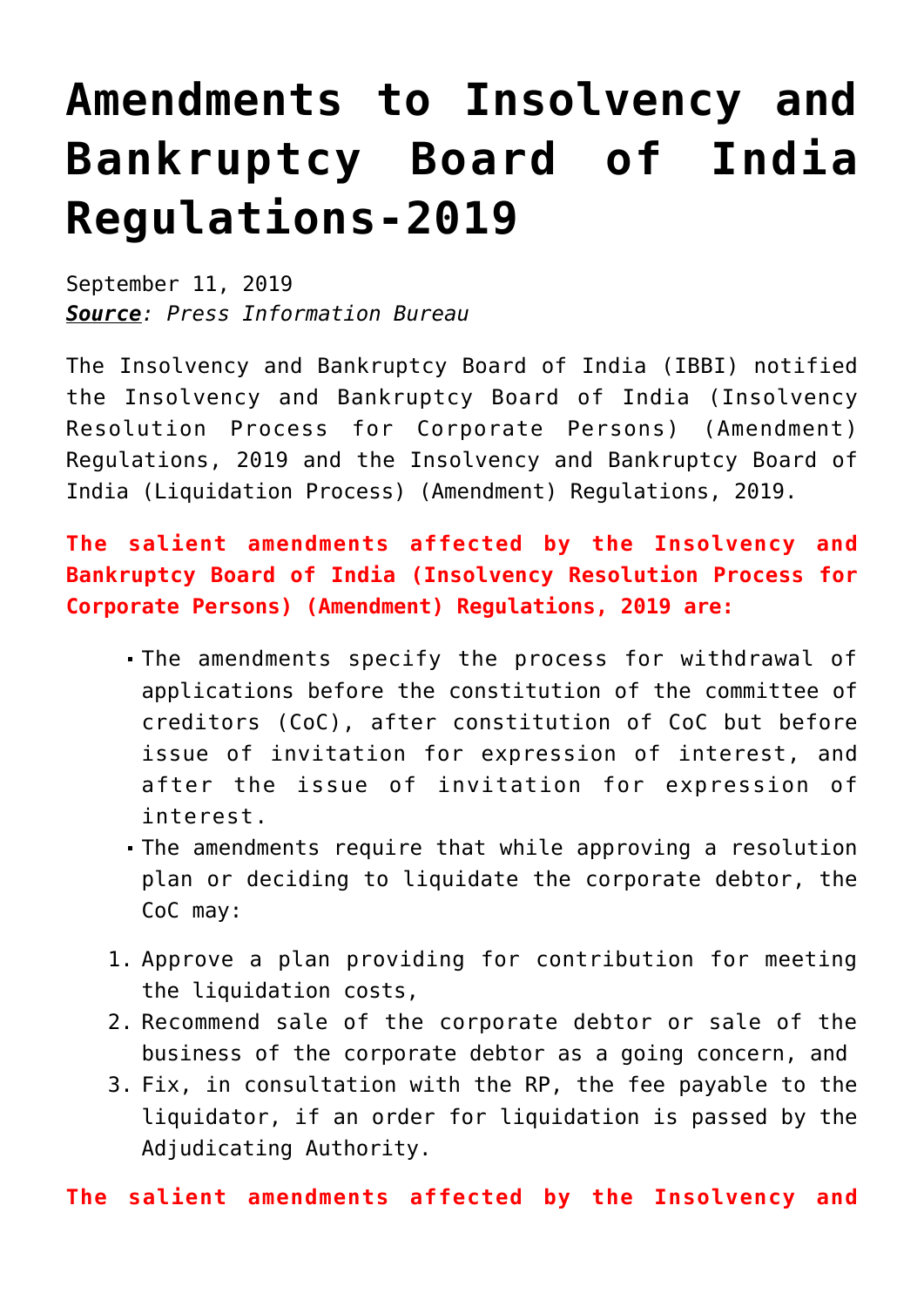## **Bankruptcy Board of India (Liquidation Process) (Amendment) Regulations, 2019 are:**

- The amendments specify the process for sale of corporate debtor as going concern, and sale of business of corporate debtor as going concern under liquidation. These also provide that where a corporate debtor is sold as a going concern, the liquidation process shall be closed without dissolution of the corporate debtor.
- The amendments require completion of liquidation process within one year of its commencement, notwithstanding the pendency of applications for avoidance transactions. These provide a model timeline for each task in the liquidation process. **It also specifies a maximum time of 90 days from the order of liquidation for completion of compromise or arrangement**, if any, proposed by the stakeholders under section 230 of the Companies Act, 2013.
- **The amendments require the financial creditors, who are financial institutions, to contribute towards the liquidation cost,** where the corporate debtor does not have adequate liquid resources to complete liquidation, in proportion to the financial debts owed to them by the corporate debtor, in case the CoC did not approve a plan for such contribution during corporate insolvency resolution process. However, such contribution along with interest at the bank rate thereon shall form part of liquidation cost, which is paid in priority.
- **The amendments provide for the constitution of a Stakeholders' Consultation Committee** having representation from secured financial creditors, unsecured financial creditors, workmen and employees, government, other operational creditors, and shareholders/partners to advice the liquidator on matters relating to sale. However, the **advice of this committee is not binding on the liquidator.**
- The amendments require that a stakeholder may submit its